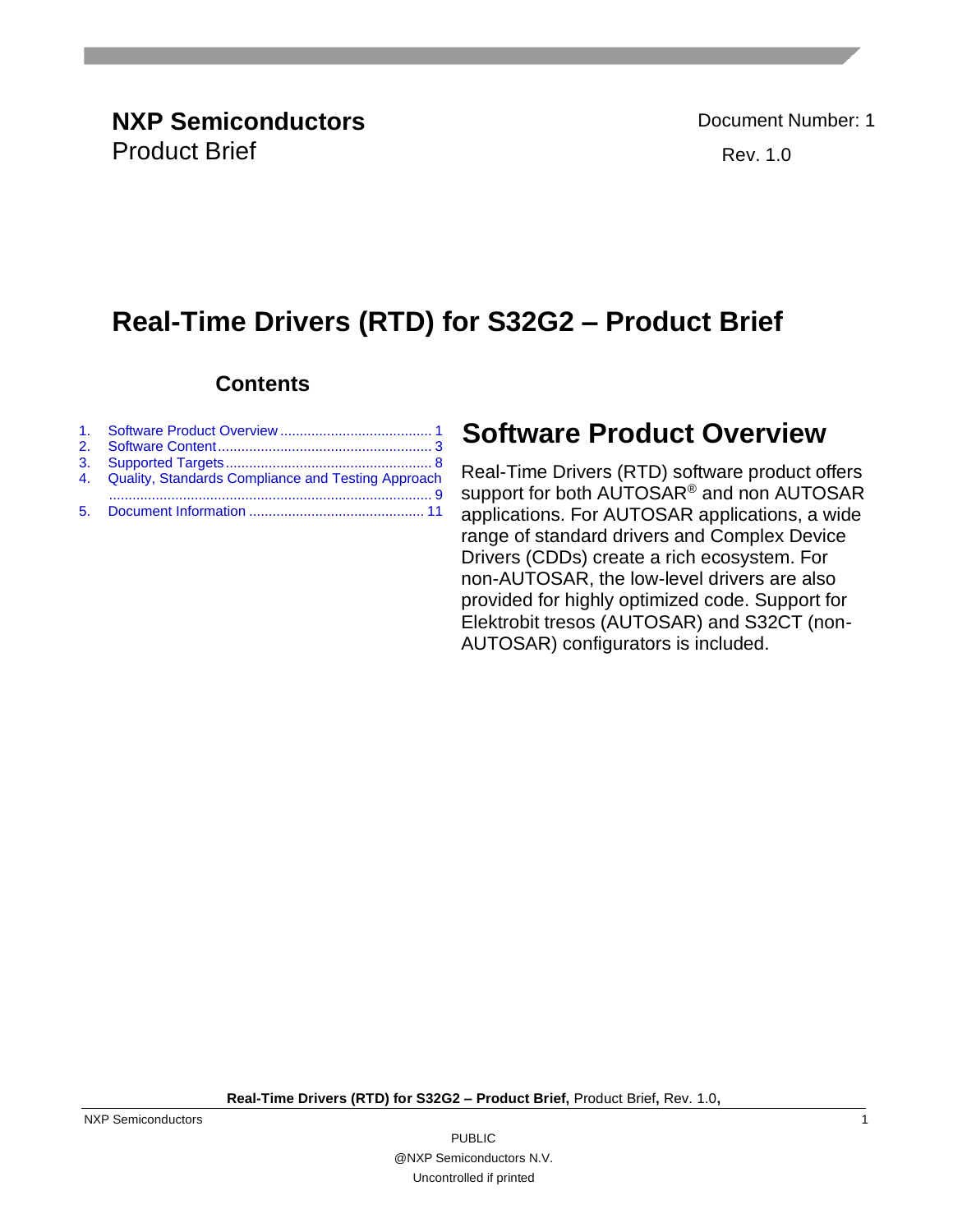**Software Product Overview**



Figure 1. Real-Time Drivers (RTD) software environment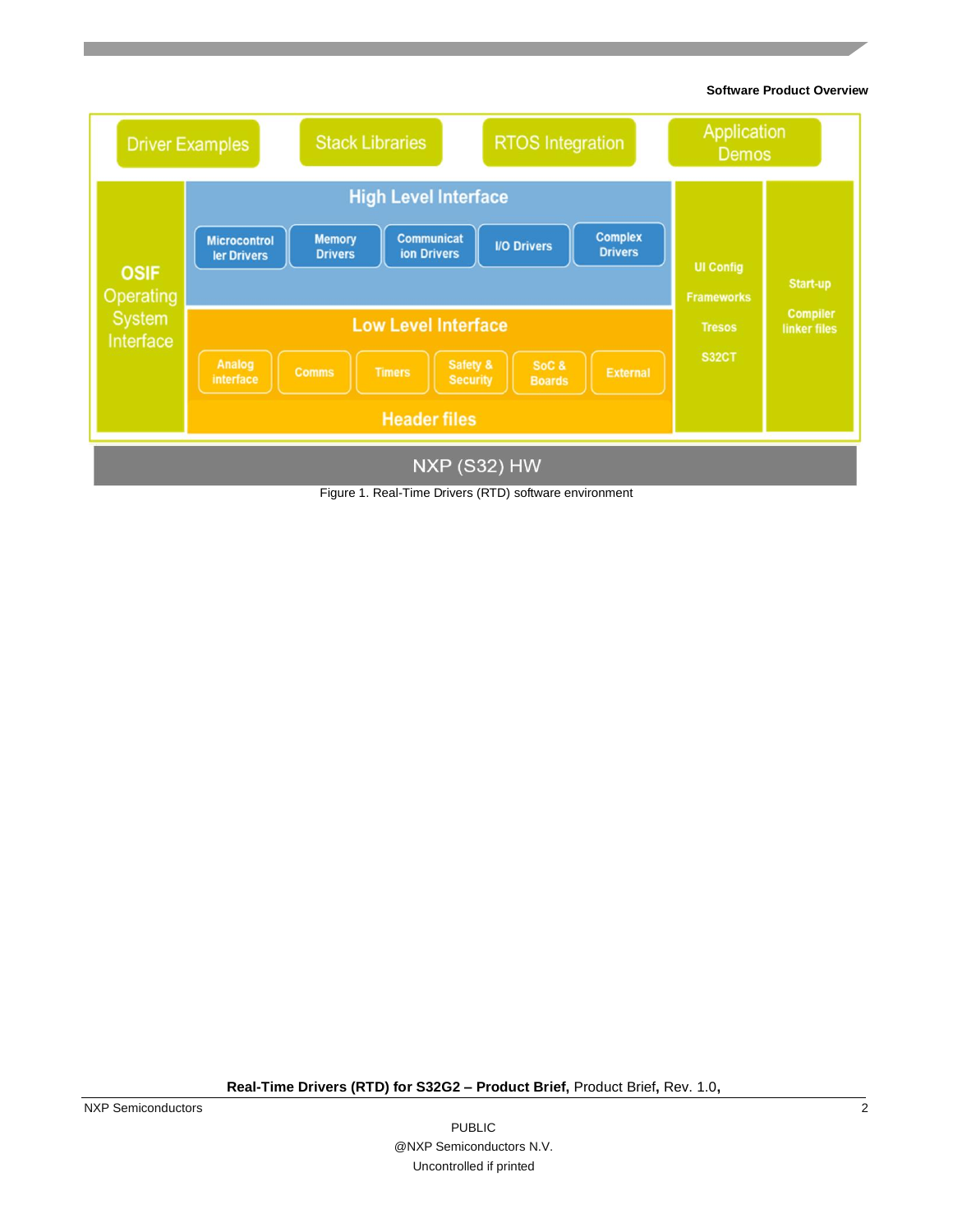# <span id="page-2-0"></span>**Software Content**

The list of high-level drivers (AUTOSAR compliant + extensions) include:

- *Mcu*
- *Cdd\_Platform*
- *Mcl*
- *Port*
- *Dio*
- *Fls*
- *Fee*
- *Icu*
- *Ocu*
- *Gpt*
- 
- *Pwm*
- *Cdd\_I2c*
- *Eth*
- *Cdd\_Uart*
- *Lin*
- *Spi*
- *Can*
- *Adc*
- *Crypto*
- *Wdg*
- *Sent*
- *Dem (stub)*
- *Det (stub)*
- *Ecuc (stub)*
- *Ecum (stub)*
- *Rte (stub)*
- *Os (stub)*
- *Resource*
- *Base*

| A mapping of hardware IPs to software drivers for S32G2 devices: |  |  |  |  |  |  |  |
|------------------------------------------------------------------|--|--|--|--|--|--|--|
|                                                                  |  |  |  |  |  |  |  |

| <b>Hardware (HW) Module</b> | Table 1. Hardware IPs to software drivers mapping for S32G2 devices<br><b>S32G2</b> | <b>Software (SW) Module where the IP</b> |
|-----------------------------|-------------------------------------------------------------------------------------|------------------------------------------|
|                             |                                                                                     | is enabled                               |
| <b>IOMUX</b>                | Y                                                                                   | n/a for RTD                              |
| <b>MCM</b>                  | Y                                                                                   | CDD_PLATFORM                             |
| <b>MSCM</b>                 | Y                                                                                   | CDD_PLATFORM                             |
| A53_GPR                     | Y                                                                                   | n/a for RTD                              |
| CM7_GPR                     | Y                                                                                   | n/a for RTD                              |
| VIRT_WRAPPER                | n/a                                                                                 |                                          |
| SIUL <sub>2</sub>           | Y                                                                                   | DIO/PORT/MCU                             |
| <b>TSPC</b>                 | n/a                                                                                 | <b>DIO</b>                               |
| AXBS_Lite                   | Y                                                                                   | CDD_RM                                   |
| AIPS_Lite                   | Y                                                                                   | n/a for RTD                              |
| <b>DMAMUX</b>               | Y                                                                                   | <b>MCL</b>                               |
| eDMA                        | Y                                                                                   | <b>MCL</b>                               |
| DMA_CRC                     | Y                                                                                   | <b>MCL</b>                               |
| <b>INTM</b>                 | n/a                                                                                 |                                          |
| SEMA42                      | Y                                                                                   | CDD_RM                                   |
| <b>XBIC</b>                 | n/a                                                                                 |                                          |
| <b>XRDC</b>                 | Y                                                                                   | CDD_RM                                   |
| FastDMA                     | n/a                                                                                 |                                          |
| <b>SRC</b>                  | Y                                                                                   | CDD_PLATFORM                             |
| SRC_0                       | n/a                                                                                 |                                          |
| SRC_1                       | n/a                                                                                 |                                          |
| Main GPRs                   | Y                                                                                   | n/a for RTD                              |

**Real-Time Drivers (RTD) for S32G2 – Product Brief,** Product Brief**,** Rev. 1.0**,**

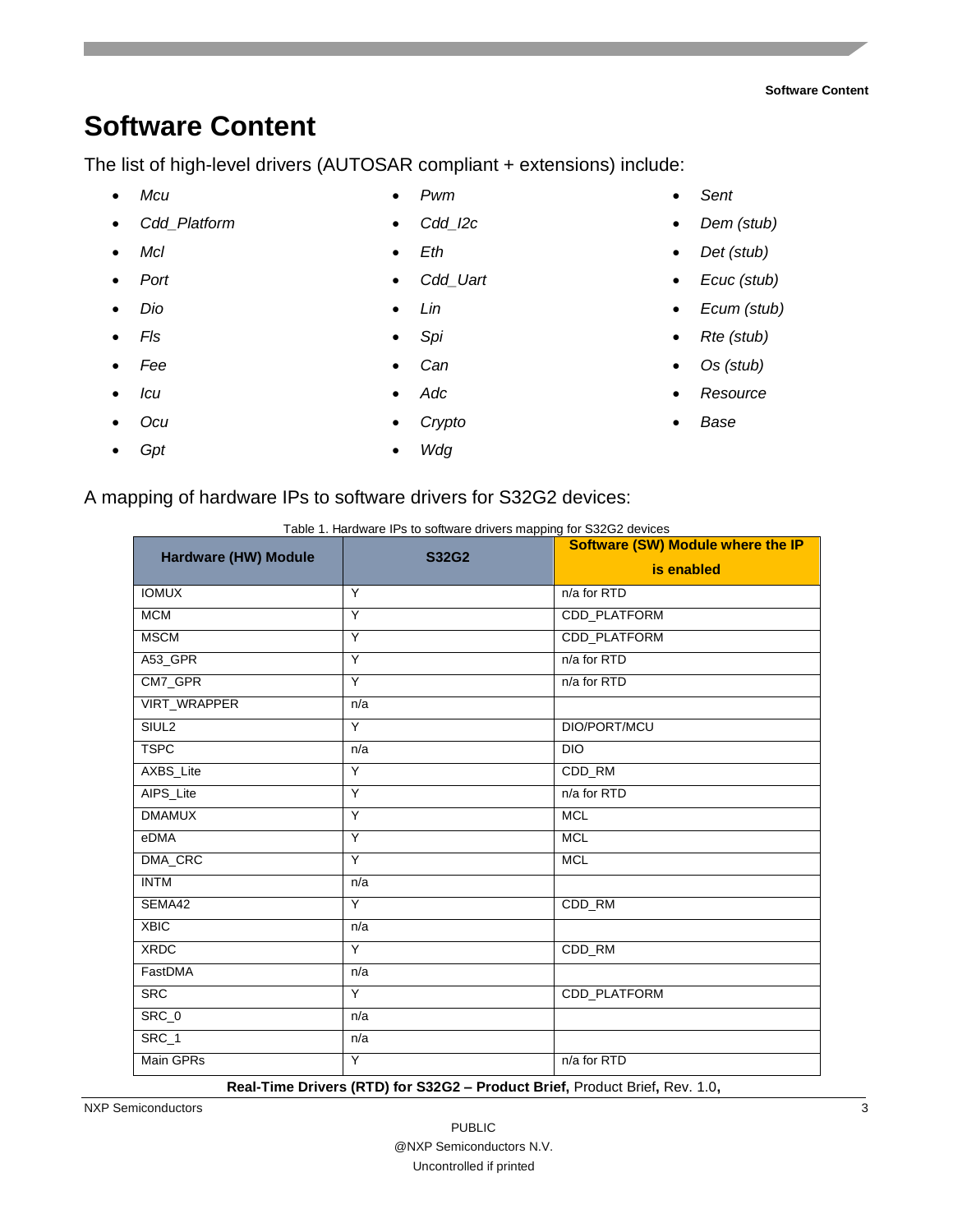|                                 |              | <b>Software (SW) Module where the IP</b> |  |  |  |  |
|---------------------------------|--------------|------------------------------------------|--|--|--|--|
| <b>Hardware (HW) Module</b>     | <b>S32G2</b> | is enabled                               |  |  |  |  |
| Stby GPRs                       | Y            | n/a for RTD                              |  |  |  |  |
| $c40$ asf                       | n/a          |                                          |  |  |  |  |
| <b>PFLASH</b>                   | n/a          |                                          |  |  |  |  |
| <b>PRAMC</b>                    | n/a          |                                          |  |  |  |  |
| <b>DFS</b>                      | Y            | <b>MCU</b>                               |  |  |  |  |
| MC_CGM                          | Υ            | <b>MCU</b>                               |  |  |  |  |
| MC_CGM_0                        | Y            | <b>MCU</b>                               |  |  |  |  |
| MC_CGM_1                        | Y            | <b>MCU</b>                               |  |  |  |  |
| MC_CGM_2                        | Υ            | <b>MCU</b>                               |  |  |  |  |
| MC_CGM_5                        | Y            | <b>MCU</b>                               |  |  |  |  |
| <b>FIRC</b>                     | Y            | <b>MCU</b>                               |  |  |  |  |
| <b>SIRC</b>                     | Υ            | <b>MCU</b>                               |  |  |  |  |
| <b>FXOSC</b>                    | Y            | <b>MCU</b>                               |  |  |  |  |
| <b>SXOSC</b>                    | n/a          |                                          |  |  |  |  |
| <b>PLLDIG</b>                   | Y            | <b>MCU</b>                               |  |  |  |  |
| ACCEL_PLL                       | Υ            | <b>MCU</b>                               |  |  |  |  |
| CORE_PLL                        | Y            | <b>MCU</b>                               |  |  |  |  |
| DDR_PLL                         | Y            | <b>MCU</b>                               |  |  |  |  |
| <b>SRAMC</b>                    | Υ            | <b>MCU</b>                               |  |  |  |  |
| <b>DDR</b>                      | Y            | n/a for RTD                              |  |  |  |  |
| DDR_GPR                         | Y            | n/a for RTD                              |  |  |  |  |
| PERIPH_PLL                      | Υ            | <b>MCU</b>                               |  |  |  |  |
| MC_RGM                          | Y            | <b>MCU</b>                               |  |  |  |  |
| RDC                             | n/a          |                                          |  |  |  |  |
| POR_WDG                         | n/a          |                                          |  |  |  |  |
| FUSE_LC                         | n/a          |                                          |  |  |  |  |
| <b>DCF</b>                      | n/a          |                                          |  |  |  |  |
| <b>DCM</b>                      | n/a          |                                          |  |  |  |  |
| MU                              | Y            | <b>CRYPTO</b>                            |  |  |  |  |
| <b>OCOTP</b>                    | Υ            | CDD_OCOTP                                |  |  |  |  |
| <b>PMC</b>                      | Y            | <b>MCU</b>                               |  |  |  |  |
| $MC$ <sub><math>ME</math></sub> | Υ            | <b>MCU</b>                               |  |  |  |  |
| MC_PCU                          | Υ            | n/a for RTD                              |  |  |  |  |
| <b>WKPU</b>                     | Y            | ICU                                      |  |  |  |  |
| EIM                             | Υ            | n/a for RTD                              |  |  |  |  |
| ERM                             | Υ            | n/a for RTD                              |  |  |  |  |
| <b>FCCU</b>                     | Y            | n/a for RTD                              |  |  |  |  |
| SELFTEST_GPR                    | Υ            | n/a for RTD                              |  |  |  |  |
| SELFTEST_GPR_0                  | n/a          |                                          |  |  |  |  |
| SELFTEST_GPR_1                  | n/a          |                                          |  |  |  |  |
| SELFTEST_GPR_TOP                | Y            | n/a for RTD                              |  |  |  |  |

**Real-Time Drivers (RTD) for S32G2 – Product Brief,** Product Brief**,** Rev. 1.0**,**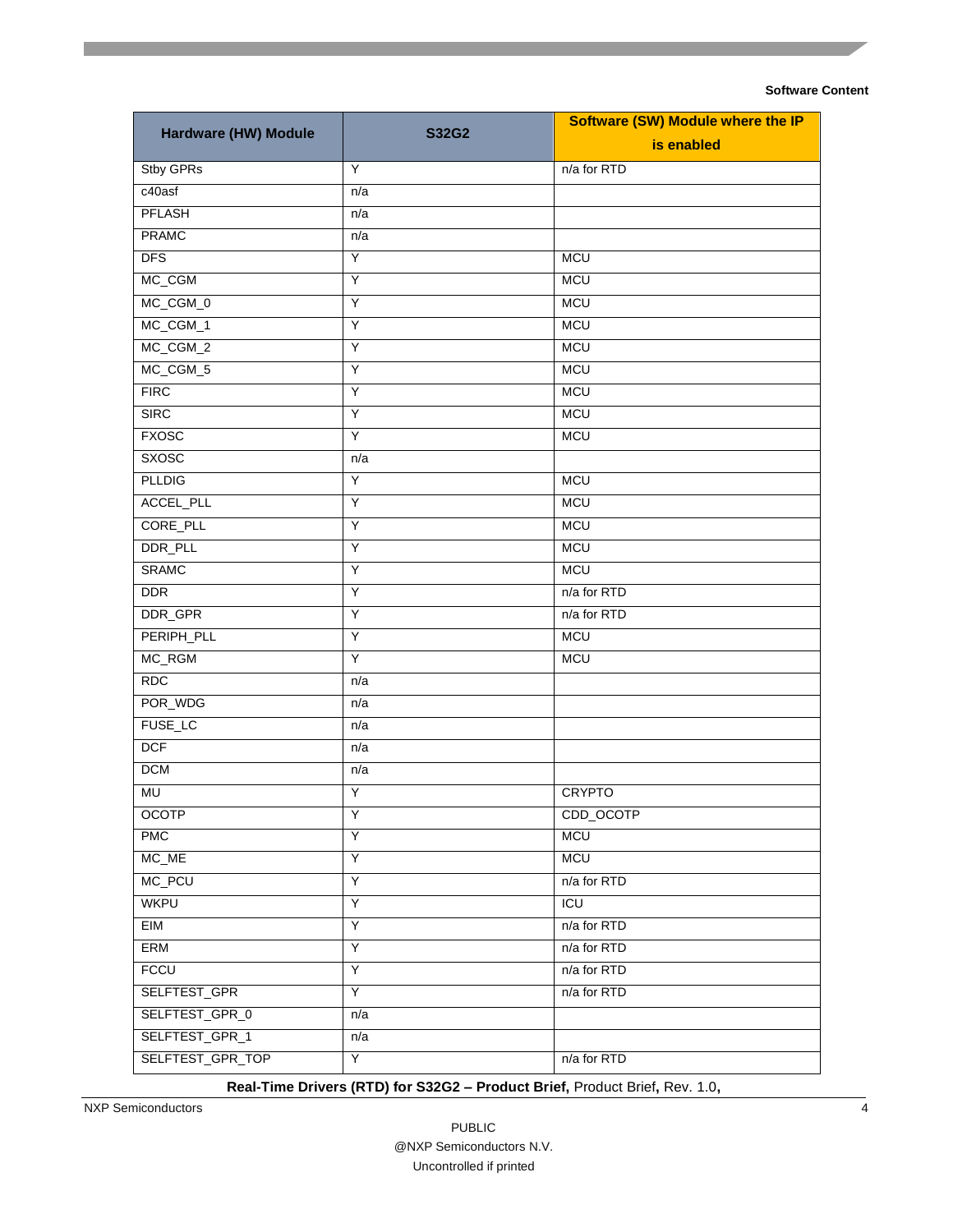|                      |              | <b>Software (SW) Module where the IP</b> |  |  |  |  |
|----------------------|--------------|------------------------------------------|--|--|--|--|
| Hardware (HW) Module | <b>S32G2</b> | is enabled                               |  |  |  |  |
| STCU <sub>2</sub>    | Y            | n/a for RTD                              |  |  |  |  |
| <b>SBSW</b>          | Y            | n/a for RTD                              |  |  |  |  |
| $CMU$ <sub>FC</sub>  | Ÿ            | <b>MCU</b>                               |  |  |  |  |
| CMU_FM               | Υ            | <b>MCU</b>                               |  |  |  |  |
| REG_PROT             | Y            | <b>BASE</b>                              |  |  |  |  |
| CRC                  | Y            | CRC                                      |  |  |  |  |
| SAR_ADC              | Y            | <b>ADC</b>                               |  |  |  |  |
| <b>LPCMP</b>         | n/a          |                                          |  |  |  |  |
| <b>LCU</b>           | n/a          |                                          |  |  |  |  |
| <b>EMIOS</b>         | n/a          |                                          |  |  |  |  |
| <b>BCTU</b>          | n/a          |                                          |  |  |  |  |
| <b>TRGMUX</b>        | n/a          |                                          |  |  |  |  |
| <b>SWT</b>           | Y            | <b>WDG</b>                               |  |  |  |  |
| <b>STM</b>           | Y            | GPT                                      |  |  |  |  |
| <b>PIT</b>           | Υ            | GPT                                      |  |  |  |  |
| <b>RTC</b>           | Y            | <b>GPT</b>                               |  |  |  |  |
| <b>LPSPI</b>         | Y            | <b>SPI</b>                               |  |  |  |  |
| LPI <sub>2C</sub>    | n/a          |                                          |  |  |  |  |
| FlexIO               | n/a          |                                          |  |  |  |  |
| FlexCAN              | Y            | CAN                                      |  |  |  |  |
| SAI                  | n/a          |                                          |  |  |  |  |
| <b>EMAC</b>          | n/a          |                                          |  |  |  |  |
| <b>ENET</b>          | n/a          |                                          |  |  |  |  |
| <b>LPUART</b>        | n/a          |                                          |  |  |  |  |
| QuadSPI              | Y            | FLS                                      |  |  |  |  |
| <b>TAP</b>           | n/a          |                                          |  |  |  |  |
| DAP TAP              | n/a          |                                          |  |  |  |  |
| System JTAGC         | n/a          |                                          |  |  |  |  |
| <b>JTAGC</b>         | Ϋ            | n/a for RTD                              |  |  |  |  |
| <b>CJTAG</b>         | Υ            | n/a for RTD                              |  |  |  |  |
| IPG                  | n/a          |                                          |  |  |  |  |
| Debug                | Ϋ            | n/a for RTD                              |  |  |  |  |
| Trace                | Y            | n/a for RTD                              |  |  |  |  |
| ECT                  | Y            | n/a for RTD                              |  |  |  |  |
| MDM_AP               | Y            | n/a for RTD                              |  |  |  |  |
| SDA_AP               | n/a          |                                          |  |  |  |  |
| JTAG_C               | n/a          |                                          |  |  |  |  |
| <b>JDC</b>           | Y            | n/a for RTD                              |  |  |  |  |
| <b>MEMU</b>          | n/a          |                                          |  |  |  |  |
| TempSense            | n/a          |                                          |  |  |  |  |
| <b>uSDHC</b>         | Ϋ            | EEP                                      |  |  |  |  |

**Real-Time Drivers (RTD) for S32G2 – Product Brief,** Product Brief**,** Rev. 1.0**,**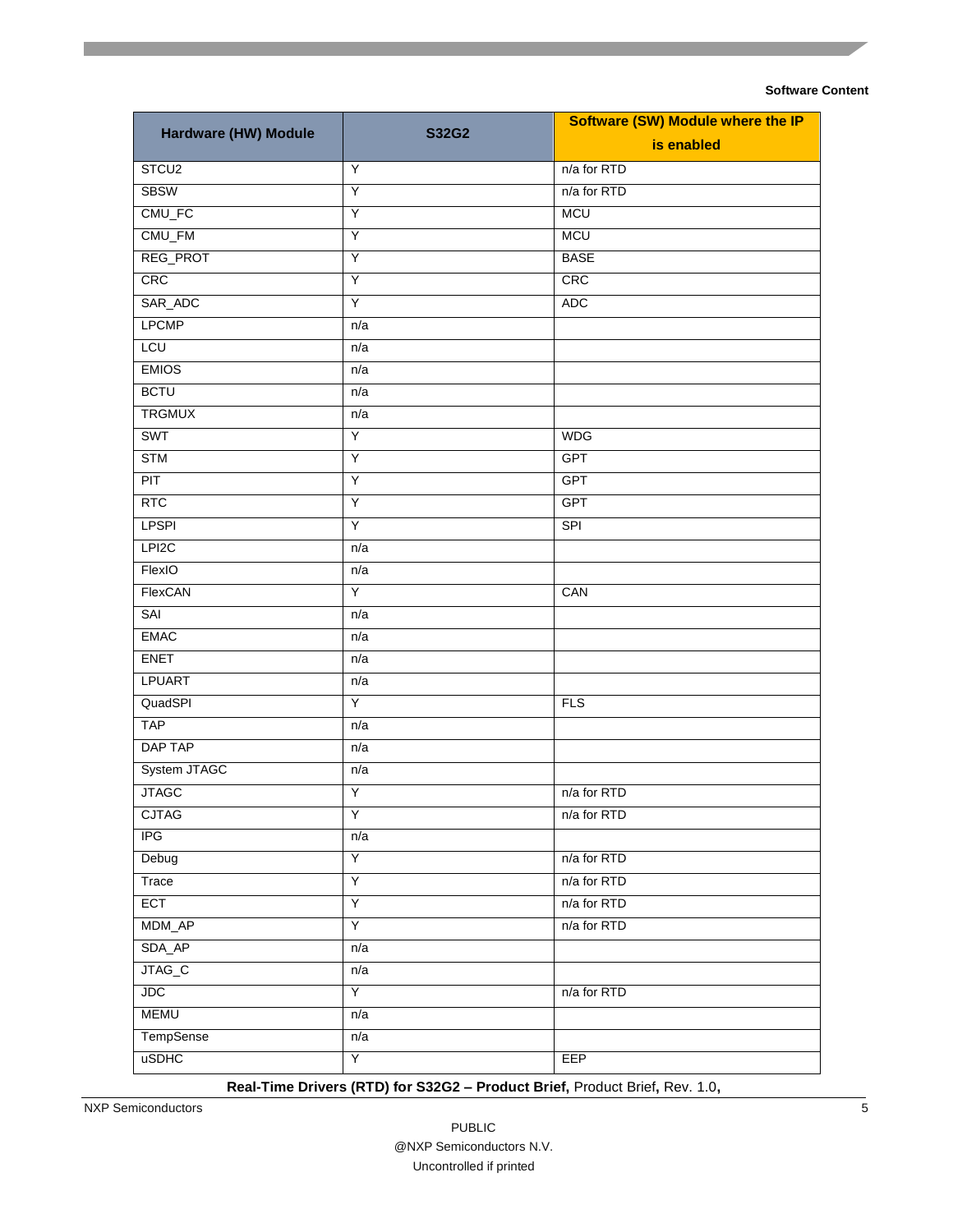| Hardware (HW) Module                      | <b>S32G2</b> | <b>Software (SW) Module where the IP</b> |  |  |  |  |
|-------------------------------------------|--------------|------------------------------------------|--|--|--|--|
|                                           |              | is enabled                               |  |  |  |  |
| <b>FTM</b>                                | Y            | GPT, PWM, ICU, OCU                       |  |  |  |  |
| 12C                                       | Y            | CDD_I2C                                  |  |  |  |  |
| <b>GMAC</b>                               | Y            | <b>ETH</b>                               |  |  |  |  |
| PFE                                       | Υ            | <b>ETH</b>                               |  |  |  |  |
| FlexRayTM                                 | Y            | <b>FR</b>                                |  |  |  |  |
| <b>LINFlexD</b>                           | Y            | LIN, CDD_UART                            |  |  |  |  |
| SPI                                       | Y            | <b>SPI</b>                               |  |  |  |  |
| SERDES_GPR                                | Y            | n/a for RTD                              |  |  |  |  |
| SERDES_GPR_0                              | n/a          |                                          |  |  |  |  |
| SERDES_GPR_1                              | n/a          |                                          |  |  |  |  |
| <b>LLCE</b>                               | Υ            | CAN, LIN, FR                             |  |  |  |  |
| <b>USBOTG</b>                             | Υ            | n/a for RTD                              |  |  |  |  |
| <b>TMU</b>                                | Y            | CDD_TMU                                  |  |  |  |  |
| <b>JTAGM</b>                              | n/a          |                                          |  |  |  |  |
| <b>FBXC</b>                               | Y            | CDD_OCOTP                                |  |  |  |  |
| <b>SPT</b>                                | n/a          |                                          |  |  |  |  |
| BBE32EPDSP                                | n/a          |                                          |  |  |  |  |
| <b>CTE</b>                                | n/a          |                                          |  |  |  |  |
| MIPICSI2                                  | n/a          |                                          |  |  |  |  |
| LAX                                       | n/a          |                                          |  |  |  |  |
| <b>CTU</b>                                | n/a          |                                          |  |  |  |  |
| 13C                                       | n/a          |                                          |  |  |  |  |
| HSE-H                                     | Y            | <b>CRYPTO</b>                            |  |  |  |  |
| HSE-B                                     | n/a          |                                          |  |  |  |  |
| Arm <sup>®</sup> Cortex <sup>®</sup> -A53 | Y            | n/a for RTD                              |  |  |  |  |
| Arm Cortex-M7                             | Y            | CDD_RM, MCL, CDD_PLATFORM                |  |  |  |  |
| System NoC                                | Y            | n/a for RTD                              |  |  |  |  |
| Accelerator NoC                           | Y            | n/a for RTD                              |  |  |  |  |
| Ncore                                     | Υ            | n/a for RTD                              |  |  |  |  |
| <b>SDP</b>                                | Y            | n/a for RTD                              |  |  |  |  |
| <b>OTFAD</b>                              | Y            | n/a for RTD                              |  |  |  |  |
| PCIe                                      | Y            | n/a for RTD                              |  |  |  |  |
| PCIe Gen3 PHY                             | Y            | n/a for RTD                              |  |  |  |  |
| <b>USB</b>                                | Υ            | n/a for RTD                              |  |  |  |  |
| <b>OCPSRAMC</b>                           | Υ            | <b>MCU</b>                               |  |  |  |  |
| <b>RCCU</b>                               | Υ            | n/a for RTD                              |  |  |  |  |
| <b>CMU</b>                                | Υ            | <b>MCU</b>                               |  |  |  |  |
| <b>ATP</b>                                | Υ            | n/a for RTD                              |  |  |  |  |
| PLL (Aurora)                              | Y            | n/a for RTD                              |  |  |  |  |
| <b>PLL</b>                                | n/a          |                                          |  |  |  |  |
| <b>IVT</b>                                | n/a          |                                          |  |  |  |  |

**Real-Time Drivers (RTD) for S32G2 – Product Brief,** Product Brief**,** Rev. 1.0**,**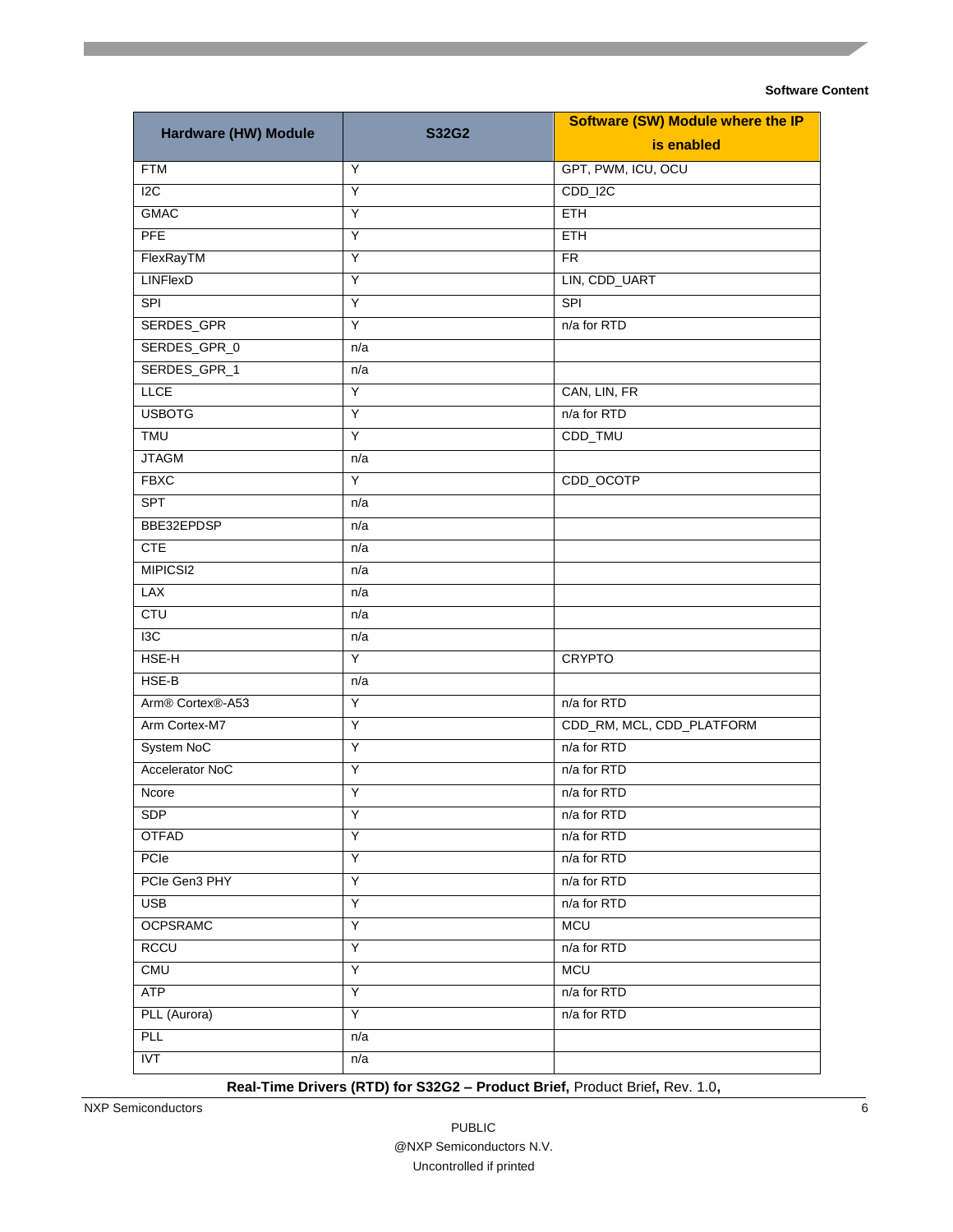| Hardware (HW) Module | <b>S32G2</b> | <b>Software (SW) Module where the IP</b> |  |  |  |  |  |
|----------------------|--------------|------------------------------------------|--|--|--|--|--|
|                      |              | is enabled                               |  |  |  |  |  |
| <b>DCD</b>           | n/a          |                                          |  |  |  |  |  |
| <b>UART</b>          | n/a          |                                          |  |  |  |  |  |
| e200z7               | n/a          |                                          |  |  |  |  |  |
| e200z4               | n/a          |                                          |  |  |  |  |  |
| <b>SPE</b>           | n/a          |                                          |  |  |  |  |  |
| <b>AXBS</b>          | n/a          |                                          |  |  |  |  |  |
| <b>SMPU</b>          | n/a          |                                          |  |  |  |  |  |
| <b>DTS</b>           | n/a          |                                          |  |  |  |  |  |
| <b>INTC</b>          | n/a          |                                          |  |  |  |  |  |
| <b>PCM</b>           | n/a          |                                          |  |  |  |  |  |
| <b>MCB</b>           | n/a          |                                          |  |  |  |  |  |
| eTimer               | n/a          |                                          |  |  |  |  |  |
| FlexPWM              | n/a          |                                          |  |  |  |  |  |
| Zipwire              | n/a          |                                          |  |  |  |  |  |
| SIPI                 | n/a          |                                          |  |  |  |  |  |
| <b>LFAST</b>         | n/a          |                                          |  |  |  |  |  |
| JTAG2IPS             | n/a          |                                          |  |  |  |  |  |
| <b>NXMC</b>          | n/a          |                                          |  |  |  |  |  |
| <b>NPC</b>           | n/a          |                                          |  |  |  |  |  |
| <b>NAL</b>           | n/a          |                                          |  |  |  |  |  |
| ATP_PHY              | n/a          |                                          |  |  |  |  |  |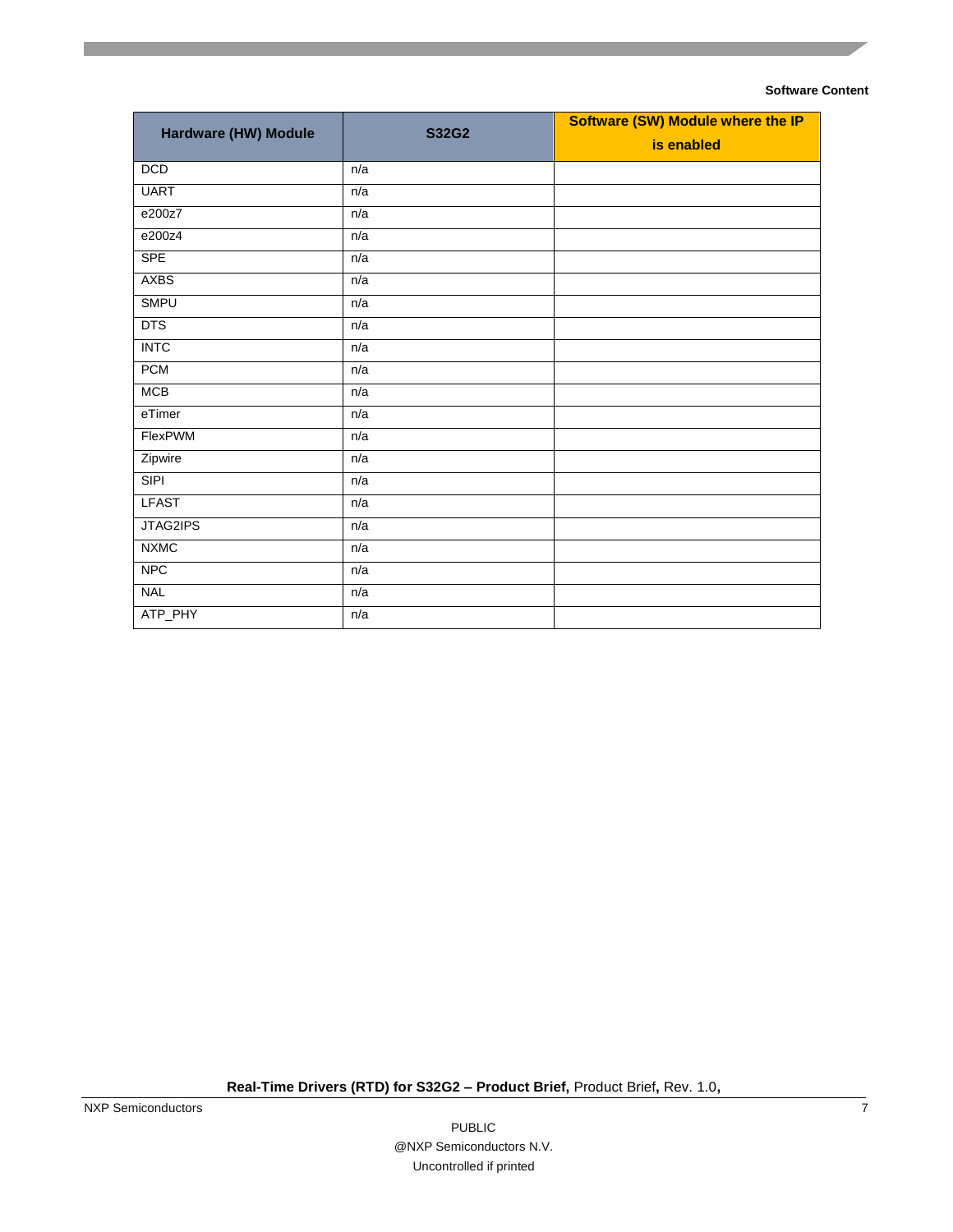**Supported Targets**

# <span id="page-7-0"></span>**Supported Targets**

The software described in this document is intended to be used with NXP Semiconductors S32G2 devices.

**Real-Time Drivers (RTD) for S32G2 – Product Brief,** Product Brief**,** Rev. 1.0**,**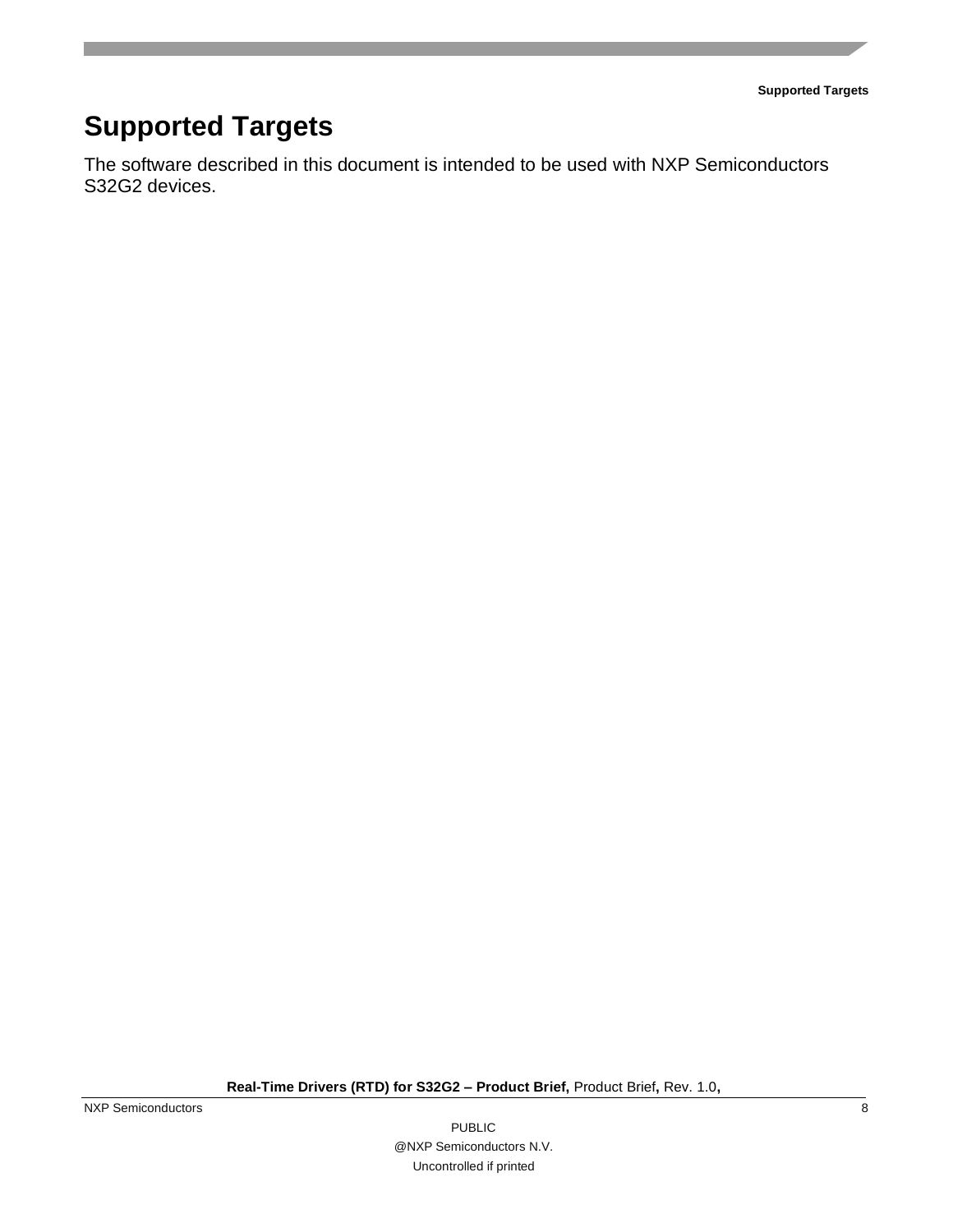**Quality, Standards Compliance and Testing Approach**

### <span id="page-8-0"></span>**Quality, Standards Compliance and Testing Approach**

RTD is developed according to NXP Software Development Processes that are Automotive-SPICE, ISO 26262, IATF16949 and ISO 9001 compliant.

Real-Time Drivers (starting with Beta releases) contain drivers as eclipse plugins for Elektrobit tresos or S32 Design Studio.

- o For each driver:
	- Source code + configuration templates
	- Driver User Manual
	- Driver Integration Manual
	- Driver Example Application
- o For the entire package:
	- RTD Release Note

Real-Time Drivers (starting with Beta releases) are accompanied by software quality packages containing the following deliverables:

- o For each RTD driver:
	- Driver Test Specification
	- Driver Test Summary Report
	- Driver MISRA Summary Report
	- Driver Code Coverage Summary Report
	- Driver Traceability Matrix
	- Driver VSMD Report
	- Driver Profiling Report
	- Driver Code size, Stack size, RAM size Reports
	- Driver Static analysis Report (added only on customer request)
- o For the entire RTD package:
	- RTD Test Summary Report
	- RTD Quality Matrix
	- List of changes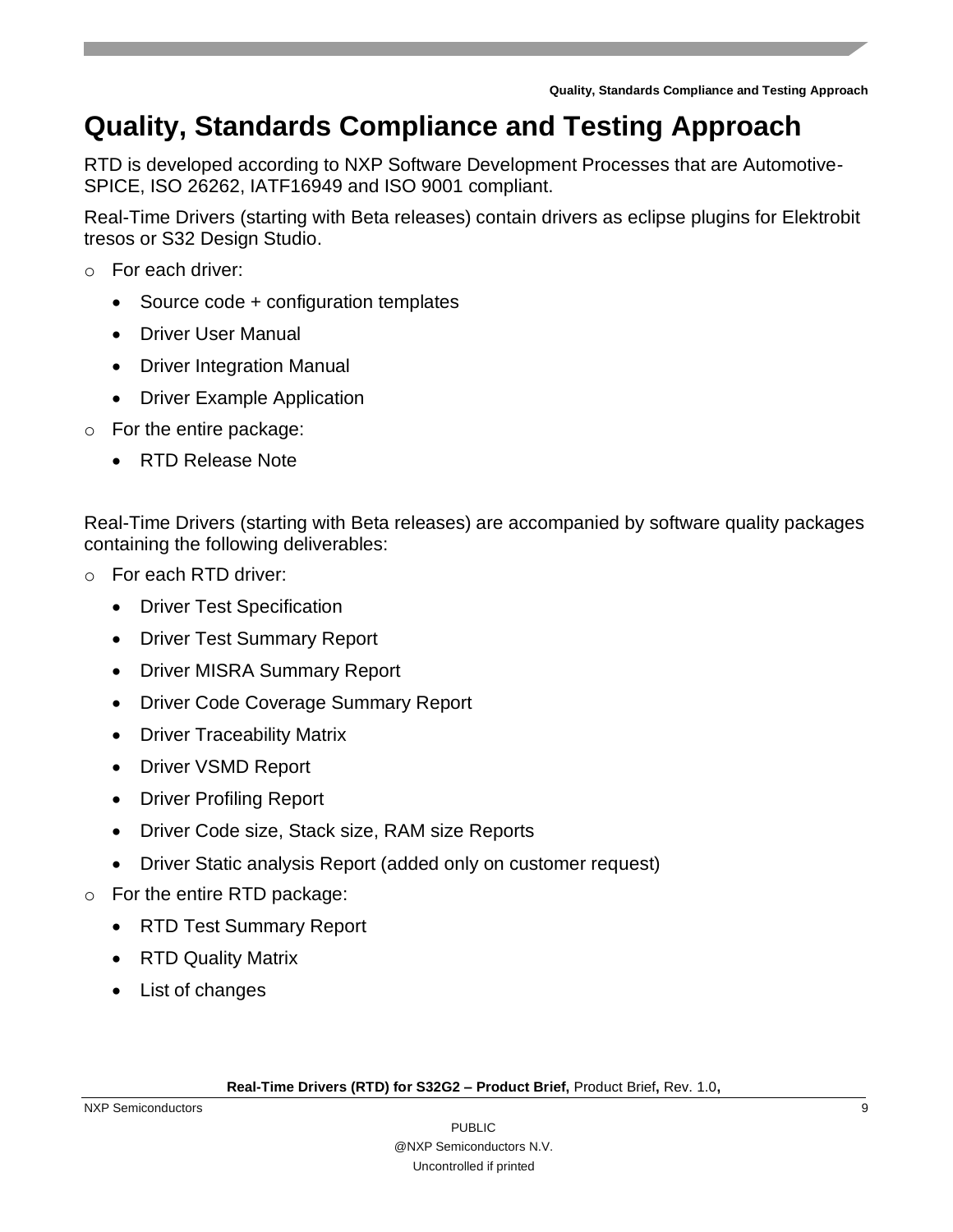#### **Quality, Standards Compliance and Testing Approach**

SW Testing approach is documented in RTD Test Strategy document that contain the following information and can be shared with customers in request.

- Testing scope and objectives
- Test levels: unit tests, unit integration tests
- Test types: functional, non-functional, regression tests, robustness, performance tests, conformance testing
- Test techniques: white-box, black-box tests
- Test cases organization and prioritization
- Test deliverables (test report, test specification, code coverage report, traceability matrix, static analysis report)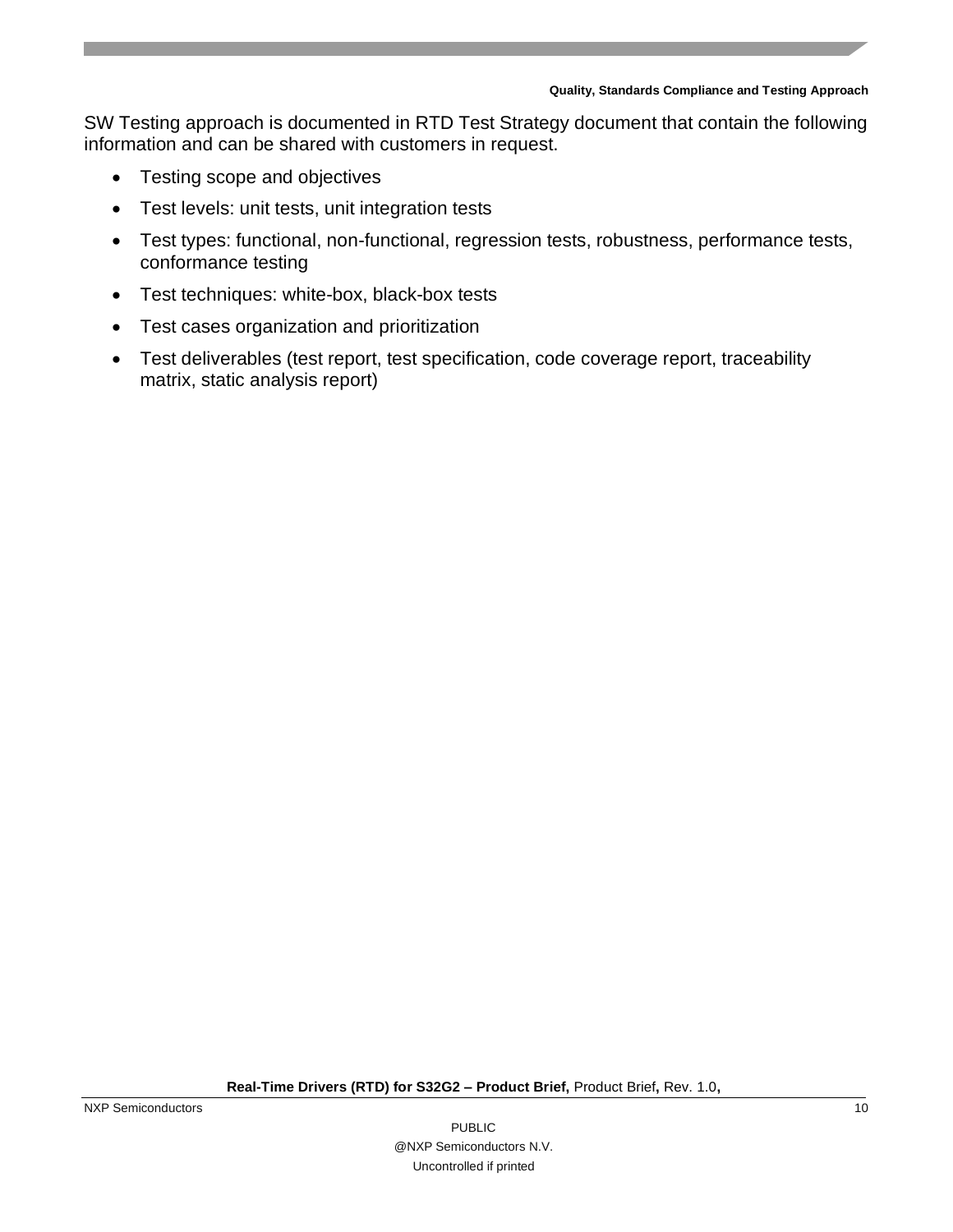## <span id="page-10-0"></span>**Document Information**

| Table 2. Revision History |         |                            |  |  |  |
|---------------------------|---------|----------------------------|--|--|--|
| <b>Revision number</b>    | Date    | <b>Substantive changes</b> |  |  |  |
|                           | 10/2021 | Initial release            |  |  |  |